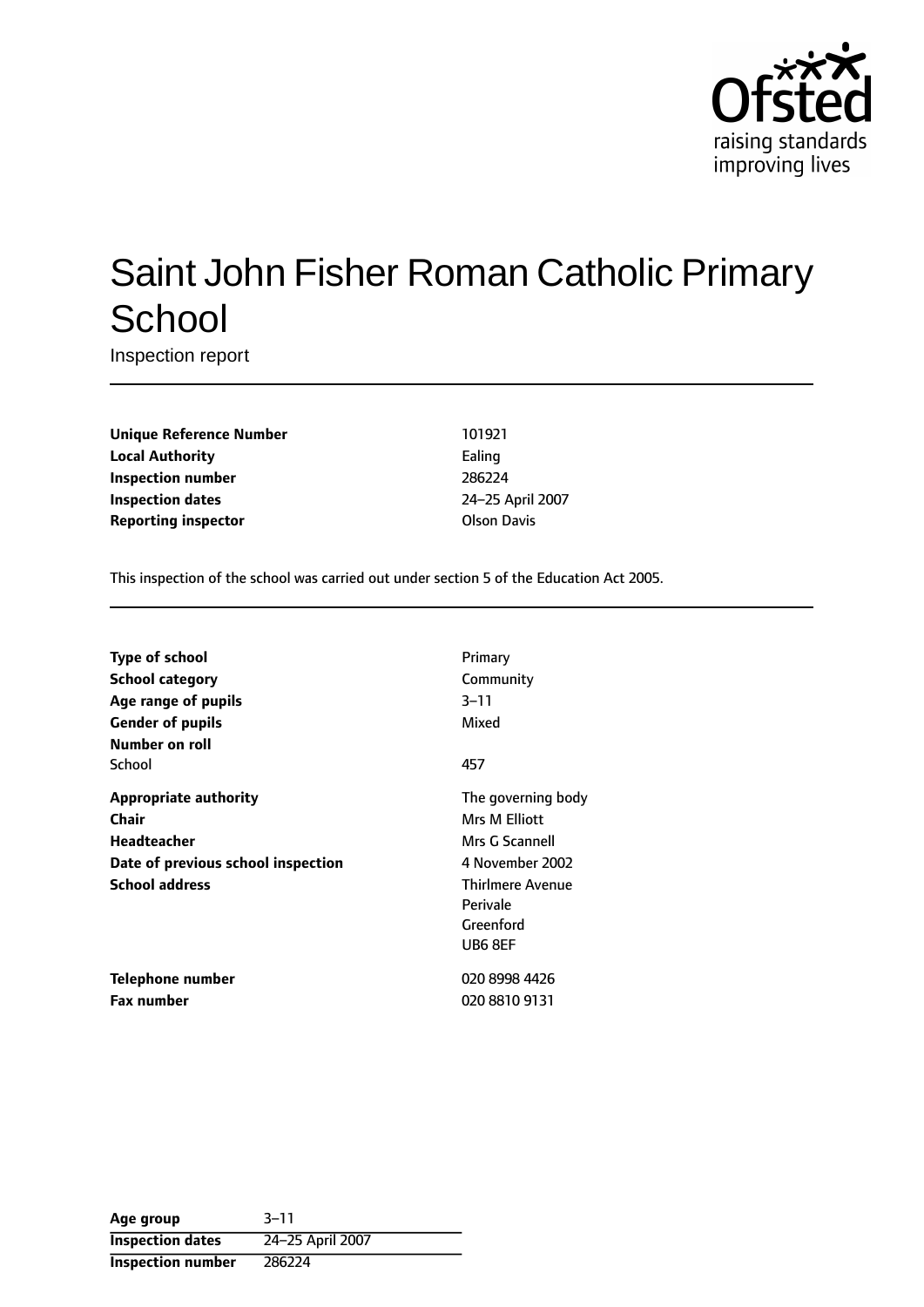© Crown copyright 2007

.

#### Website: www.ofsted.gov.uk

This document may be reproduced in whole or in part for non-commercial educational purposes, provided that the information quoted is reproduced without adaptation and the source and date of publication are stated.

Further copies of this report are obtainable from the school. Under the Education Act 2005, the school must provide a copy of this report free of charge to certain categories of people. A charge not exceeding the full cost of reproduction may be made for any other copies supplied.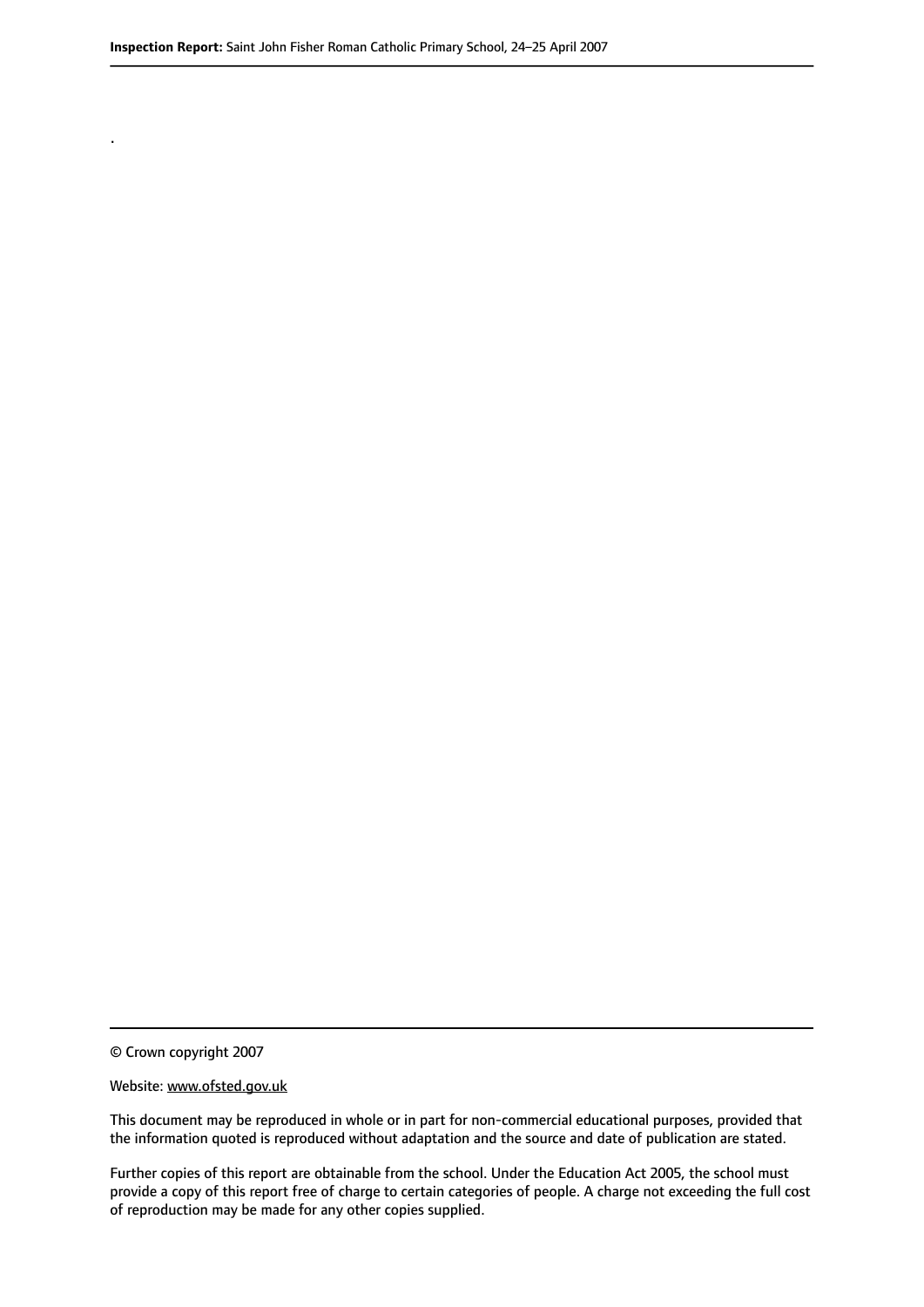# **Introduction**

The inspection was carried out by three Additional Inspectors.

## **Description of the school**

St John Fisher is a large Catholic primary school with a Nursery. In recent years there has been an influx of pupils at the early stages of learning English. The proportion of pupils from minority ethnic backgrounds and for whom English is an additional language is higher than in most schools. The proportion of pupils with learning difficulties and disabilities is below the national average. The proportion of pupils who join the school other than at the usual time is higher than in most schools. The school operates on a split site with the Nursery, Year 1 and Year 2 approximately 1.5 miles away from Years 3 to 6.

## **Key for inspection grades**

| Grade 1 | Outstanding  |
|---------|--------------|
| Grade 2 | Good         |
| Grade 3 | Satisfactory |
| Grade 4 | Inadequate   |
|         |              |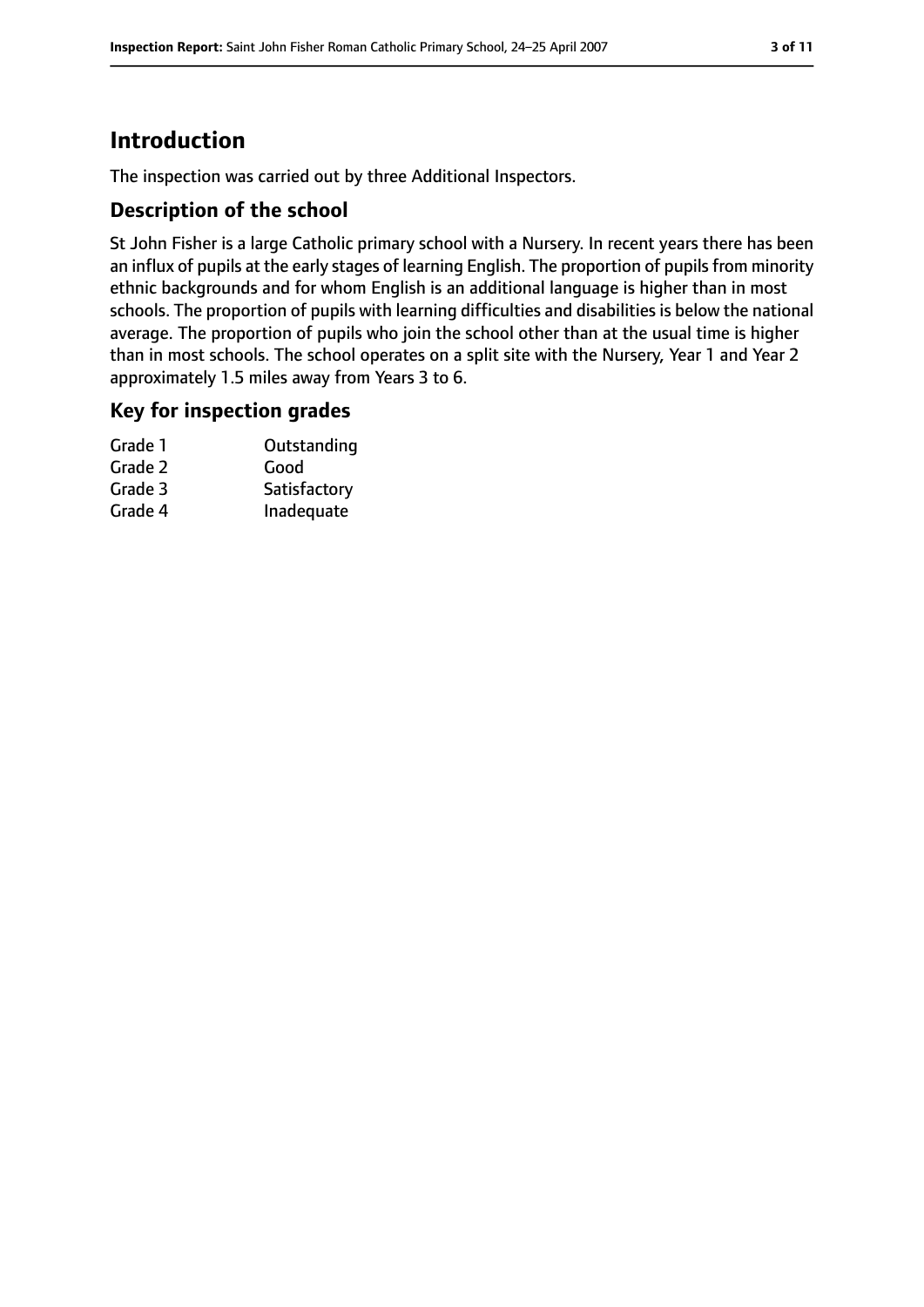# **Overall effectiveness of the school**

#### **Grade: 2**

The school provides a good quality of education for its pupils. Under the effective leadership of the headteacher and the deputy the school includes every child so that they all make good progress in their learning. Pupils learn to live up to its mission statement, which is to '...respect and value every person'. Parents and pupils hold the school in high regard. A particular strength of the school is the good care, guidance and support it provides for its pupils. As a result pupils' personal development and well being is outstanding. They have an excellent understanding of how to keep healthy. They greatly enjoy their lessons and participate enthusiastically in a range of activities out of school time. The strong partnerships with the church, other schools and outside agencies provide many benefits to pupils' learning and well-being. Pupils are well prepared for the next stage of their education.

Teaching and learning are good and contribute to pupils' good achievement. Children get off to a flying start in the Foundation Stage and settle quickly, making good progress because of good teaching. Pupils do well in the national tests at the end of Year 2 and at the end of Year 6. Standards are above average. However, their progress in science is not as rapid as in other subjects because pupils have too few opportunities for independent, investigative work. Fundamental to the pupils' good progress is teachers' effective use of regular assessments to set work that is well matched to pupils' needs and abilities. Another important feature of teaching and learning is the very good relationships between teachers and pupils. As a result pupils behave very well and show positive attitudesto learning. A good curriculum is particularly successful in meeting the needs of pupils with learning difficulties and disabilities and pupils at the early stages of learning English.

Good leadership and management are firmly based on effective school self-evaluation. Rigorous monitoring leads to prompt and successful actions being taken to bring about improvements. The school is well placed to build on its strengths in the future. Pupils make good progress because of the positive impact of good leadership and management at all levels. Subject leaders offer good support and advice to colleagues throughout the school. However, their broader role in monitoring the quality of teaching and working alongside colleagues has only recently commenced. Governors are effective. They are supportive, yet provide good challenge to the school by holding it to account for the standards achieved by pupils. Parents hold the school in high regard. One parent wrote, 'St John Fisher RC Primary School is simply the best!'

### **What the school should do to improve further**

- Raise standards in science by providing more opportunities for pupils to develop their investigative skills and apply their scientific knowledge.
- Develop the role of subject leaders to ensure that each has proper oversight of standards and the quality of teaching in their subject across the school.

# **Achievement and standards**

#### **Grade: 2**

Achievement is good. Good teaching, effective teaching assistants and well managed support programmes contribute significantly to this. Many children have low level skills on entry to the Nursery, particularly in communication, and language and literacy. An increasing number of pupils at the early stages of learning English are joining the Nursery. Children make rapid progress in the Foundation Stage particularly in learning English and in their personal and social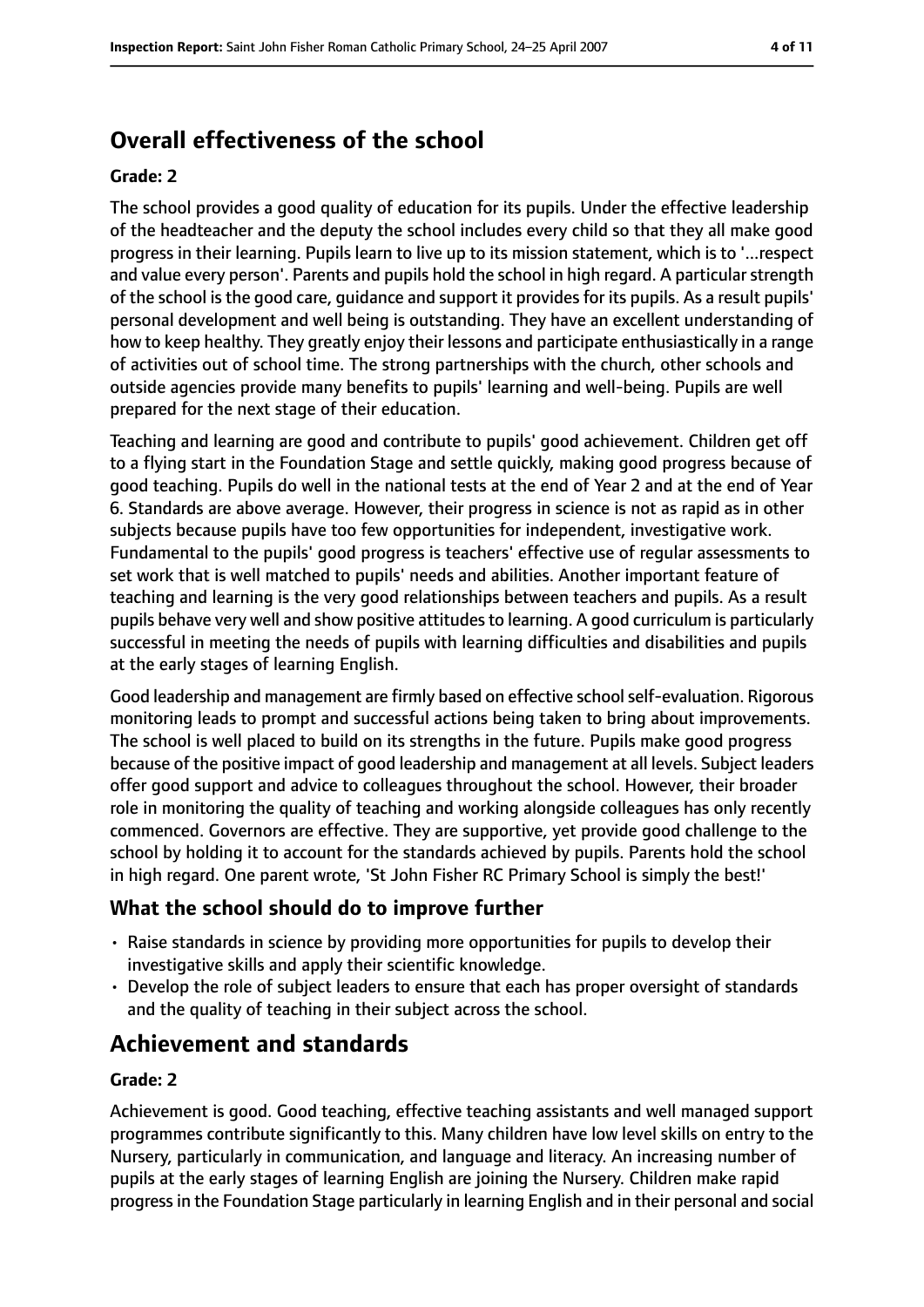skills because of the strong emphasis placed by the school on developing these areas. As a result, many children reach the learning goals expected by the start of Year 1. Pupils continue to make good progress and attain above average standards at the end of Year 2 in reading, writing and mathematics. Pupils successfully build on their good levels of attainment reaching above average standards at the end of Year 6. However, their progress in science is not as strong as in English and mathematics because insufficient investigative work is carried out. Standards dipped in 2005 because of a high intake of pupils joining the school at the early stages of learning English or with learning difficulties and disabilities. Swift and effective action by the school in strengthening provision for these pupils has resulted in raised standards in 2006. Pupils from minority ethnic backgrounds and pupils with English as an additional language make good progress. Pupils with learning difficulties also make good progress in relation to their individual education plans because of the effective support they receive.

# **Personal development and well-being**

#### **Grade: 1**

Pupils' great enjoyment and appreciation of the school is reflected in above average attendance and excellent behaviour. Pupils report that bullying is rare and they feel safe because staff deal with problems quickly and effectively. Pupils get on exceptionally well with each other and with adults, creating positive relationships. They are very considerate towards newly arrived pupils and help them to settle in quickly.

Pupils' spiritual, moral, social and cultural development is outstanding. They show reverence during prayers and their ability to reflect is very much evident in lessons. Their singing in assembly is joyous. Pupils' cultural awareness is good, and is reinforced through visits to galleries and museums as well as learning from visiting artists and musicians. They respond generously to the plight of those less fortunate, for example, pupils raised money for the 'Chain of Hope' through sponsored skipping during Lent.

Pupils are trustworthy and readily take on responsibilities as Prefects or Councillors. The school council has taught them how to represent majority views in making decisions. Pupils understand how to avoid risks both in school and in the world outside. The school has Healthy School status, which has helped pupils to develop an exceptional understanding of how to keep fit and healthy. They work well in teams and have good basic skills in literacy, numeracy and ICT ready for the next stage of their education and future lives.

# **Quality of provision**

## **Teaching and learning**

#### **Grade: 2**

Pupils speak highly of the way teachers teach and support them during lessons. They enjoy their lessons and achieve well because work is presented in interesting ways, stimulating their interest. Teachers' improving use of interactive whiteboards and their use of other resources help them to capture pupils' attention and to explain things well. Teachers have high expectations of pupils. They make good use of assessment data to provide work that is pitched at the right level to ensure challenge for all pupils. Effective deployment of well-briefed teaching assistants and specialist teachers ensures that all groups are well catered for. Relationships are very good and as a result pupils behave very well. Lessons are calm and purposeful and pupils work with sustained concentration. Teachers provide good opportunities for pupils to talk about their work in pairs and small groups. This helps pupils to clarify their thinking and boosts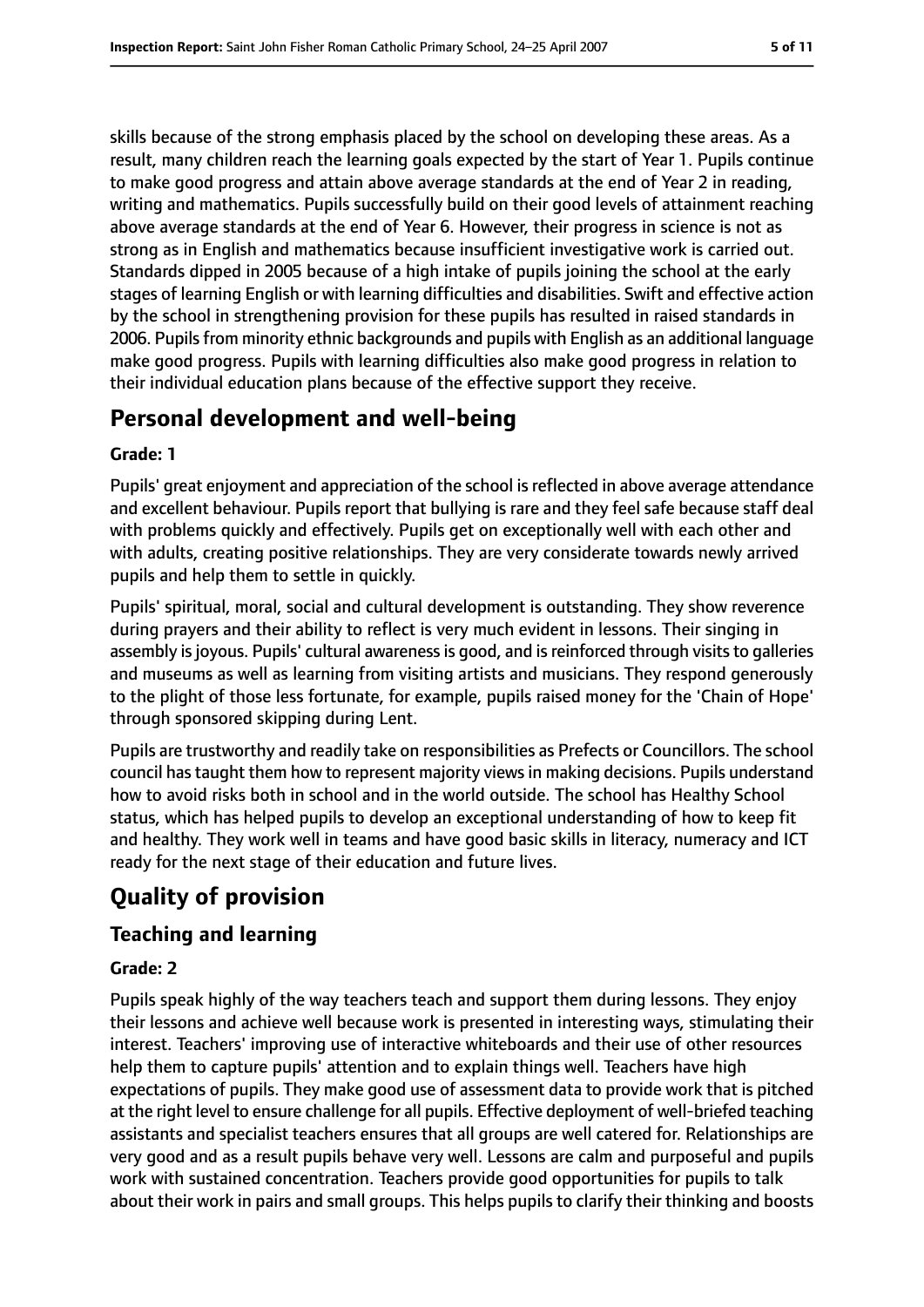their learning. On occasions, teachers can talk too much during whole class sessions limiting the opportunities for pupils to develop their speaking skills and to give extended answers to questions. Pupils enjoy their science lessons but have insufficient opportunities to undertake independent investigations in science.

## **Curriculum and other activities**

#### **Grade: 2**

The school has responded well to the needs of its growing number of pupils with English as an additional language through a strong emphasis on literacy and numeracy. As a result, all pupils achieve well in these areas. Provision for information and communication technology (ICT) has improved since the last inspection and pupils use their ICT skills well to support their learning. For example, Year 4 pupils used programs to produce pictures and writing about Tudor food, effectively linking their learning in history to art, English and ICT. On the whole, links in the curriculum are not so well planned with the result that pupils cannot so easily apply their skills from one subject to others. There is a good range of enrichment activities, particularly in sports and music that extends pupils' learning during and after school and contributes very effectively to their personal development. The curriculum in the Foundation Stage is well organised with a good range of stimulating activities that engage children well and encourage them to participate in lessons.

## **Care, guidance and support**

#### **Grade: 2**

The school provides a good quality of care, guidance and support for its pupils. As a result pupils form excellent relationships with adults, develop in confidence and feel safe. Parents are particularly appreciative of this aspect of the school's work. One parent wrote, 'All members of staff from our headteacher to caretaker are continuously providing a caring, respectful and approachable environment.' There are robust procedures for safeguarding pupils and for ensuring their health and safety.

Meetings and home visits help to prepare young children for school life and good procedures ensure that pupils transfer smoothly between the infant school and the junior school. Good induction systems help pupils new to the school to settle quickly and to participate fully in the life of the school. Good tracking systems and close analysis of information ensure that staff are aware of pupils' needs and the next steps in their learning. Pupils are not as closely involved in this process as they could be. They are aware of their challenging learning targets but do not always have a clear understanding of what they need to do to achieve them.

# **Leadership and management**

#### **Grade: 2**

The headteacher and deputy provide clear direction to the school. They ensure that it is strongly focused on raising standards and promotes a good standard of care. They are well supported by the staff team. As a result pupils' personal development is excellent and pupils achieve well. School leaders have an accurate understanding of the strengths to be built on and the weaknesses to be addressed from their close monitoring. They make good use of assessment information to monitor the progress of pupils and to set key priorities for improvement. As a result, the staff responds quickly to correct weaknesses such as the dip in standards in 2005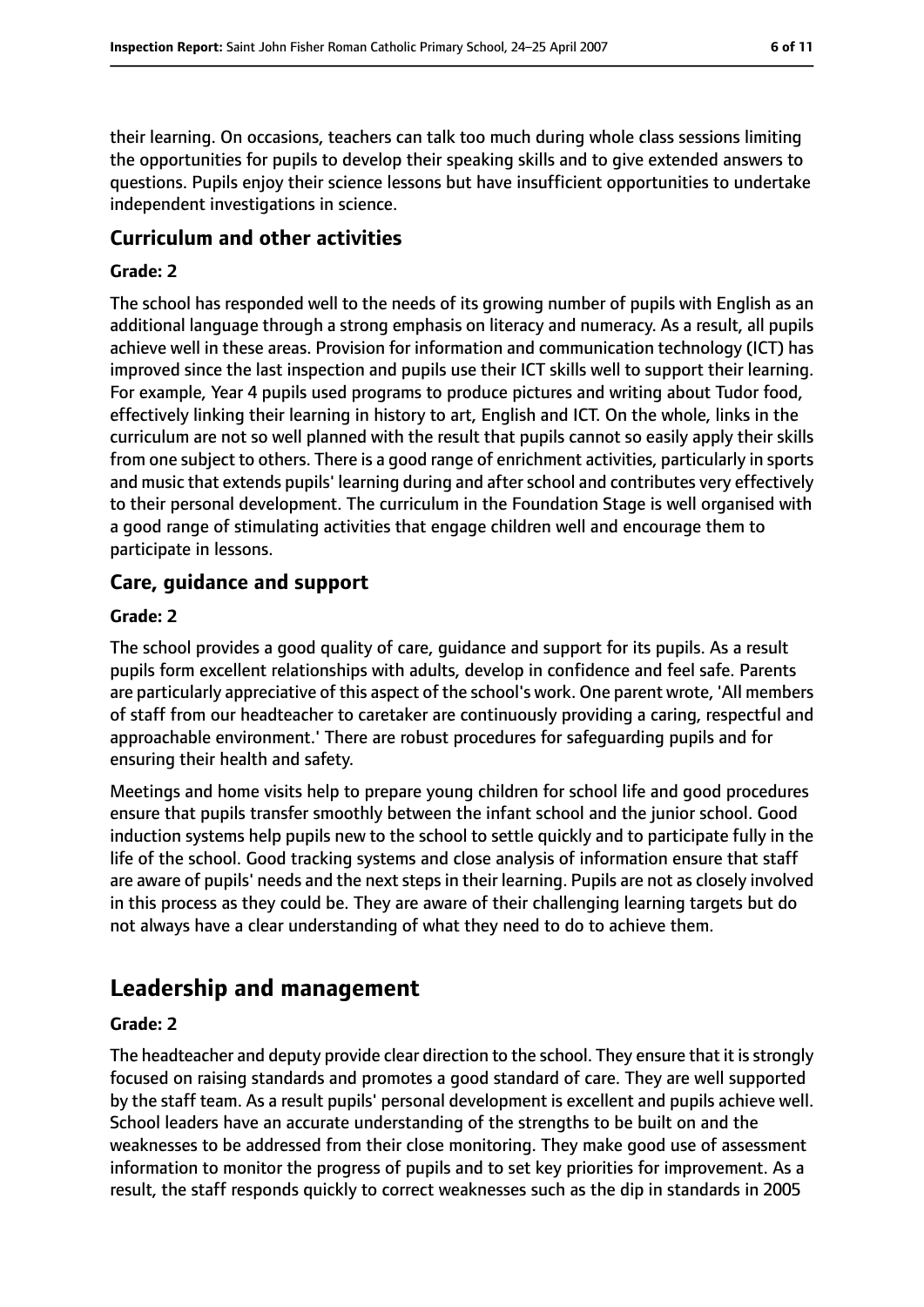and to meet the challenge of the school's changing intake. Effective leadership in the Foundation Stage contributes to the good start made by the younger children. The provision for pupils with learning difficulties and disabilities and for those new to learning English is well organised by the inclusion manager and means that these pupils achieve well. Subject leaders monitor standards by examining pupils' work and by giving useful feedback to colleagues. However, they do not get enough opportunities to work with teachers in their classes. This limits the effectiveness of the advice they can give to colleagues to help them raise standards. Governors are effective and carry out their roles conscientiously. They have a good understanding of the school's strategic development through their own monitoring of the school.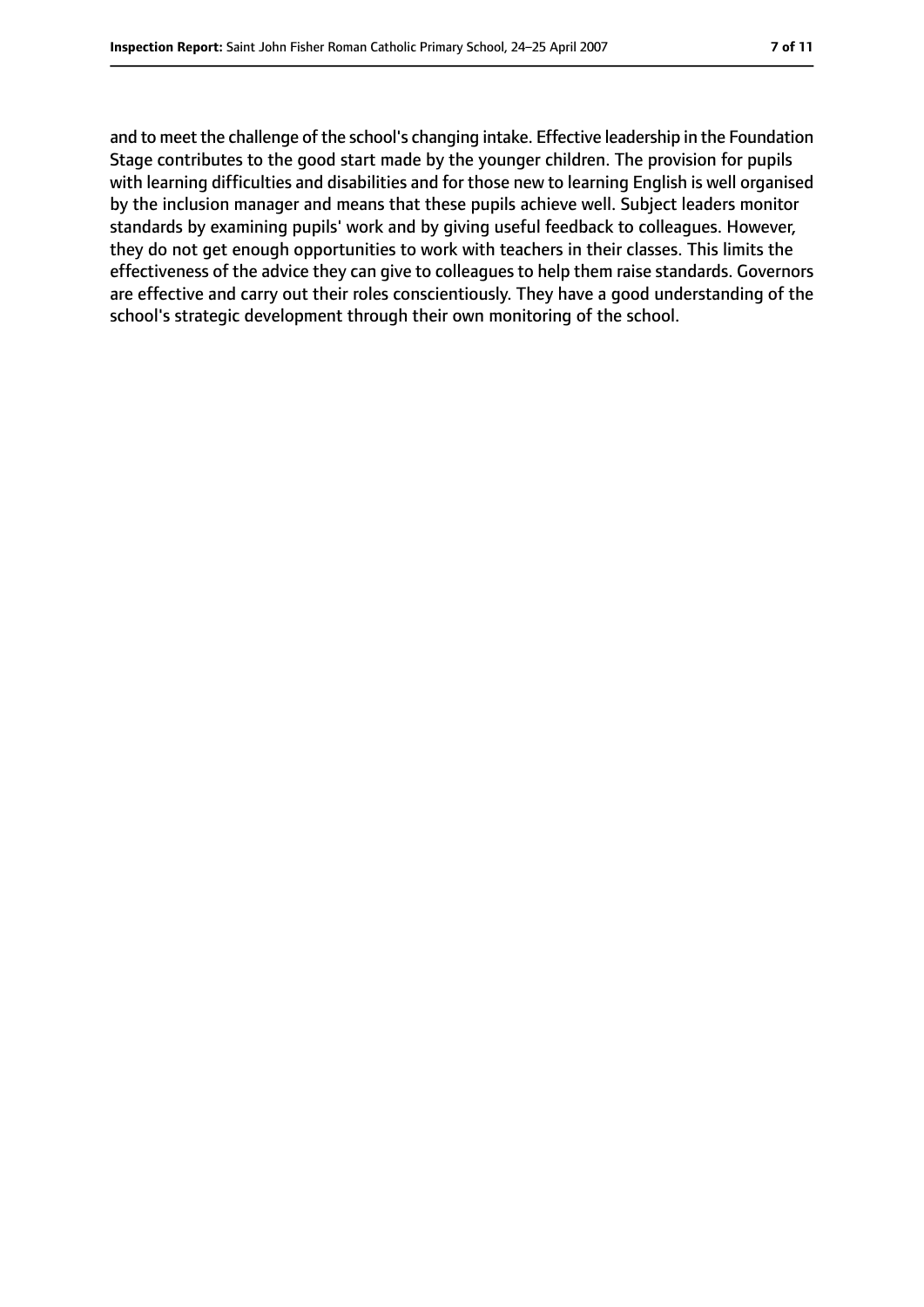**Any complaints about the inspection or the report should be made following the procedures set out in the guidance 'Complaints about school inspection', which is available from Ofsted's website: www.ofsted.gov.uk.**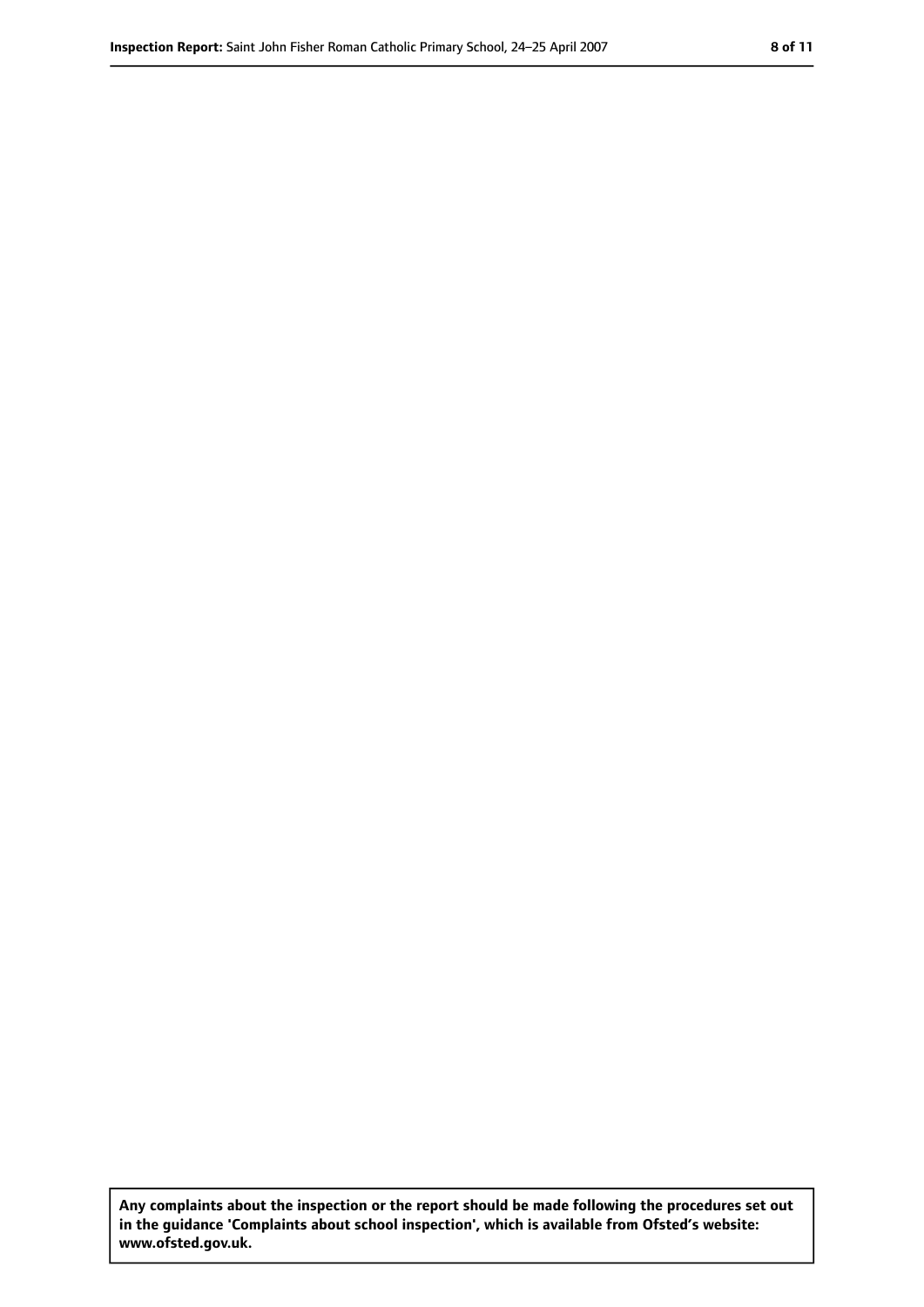# **Inspection judgements**

| Key to judgements: grade 1 is outstanding, grade 2 good, grade 3 satisfactory, and grade 4 | <b>School</b>  |
|--------------------------------------------------------------------------------------------|----------------|
| inadeauate                                                                                 | <b>Overall</b> |

# **Overall effectiveness**

| How effective, efficient and inclusive is the provision of education, integrated<br>care and any extended services in meeting the needs of learners? |     |
|------------------------------------------------------------------------------------------------------------------------------------------------------|-----|
| How well does the school work in partnership with others to promote learners'<br>well-being?                                                         |     |
| The quality and standards in the Foundation Stage                                                                                                    |     |
| The effectiveness of the school's self-evaluation                                                                                                    |     |
| The capacity to make any necessary improvements                                                                                                      |     |
| Effective steps have been taken to promote improvement since the last<br>inspection                                                                  | Yes |

## **Achievement and standards**

| How well do learners achieve?                                                                               |  |
|-------------------------------------------------------------------------------------------------------------|--|
| The standards <sup>1</sup> reached by learners                                                              |  |
| How well learners make progress, taking account of any significant variations between<br>groups of learners |  |
| How well learners with learning difficulties and disabilities make progress                                 |  |

## **Personal development and well-being**

| How good is the overall personal development and well-being of the<br>learners? |  |
|---------------------------------------------------------------------------------|--|
|                                                                                 |  |
| The extent of learners' spiritual, moral, social and cultural development       |  |
| The behaviour of learners                                                       |  |
| The attendance of learners                                                      |  |
| How well learners enjoy their education                                         |  |
| The extent to which learners adopt safe practices                               |  |
| The extent to which learners adopt healthy lifestyles                           |  |
| The extent to which learners make a positive contribution to the community      |  |
| How well learners develop workplace and other skills that will contribute to    |  |
| their future economic well-being                                                |  |

## **The quality of provision**

| How effective are teaching and learning in meeting the full range of the<br>learners' needs?          |  |
|-------------------------------------------------------------------------------------------------------|--|
| How well do the curriculum and other activities meet the range of needs<br>and interests of learners? |  |
| How well are learners cared for, quided and supported?                                                |  |

### **Annex A**

 $^1$  Grade 1 - Exceptionally and consistently high; Grade 2 - Generally above average with none significantly below average; Grade 3 - Broadly average to below average; Grade 4 - Exceptionally low.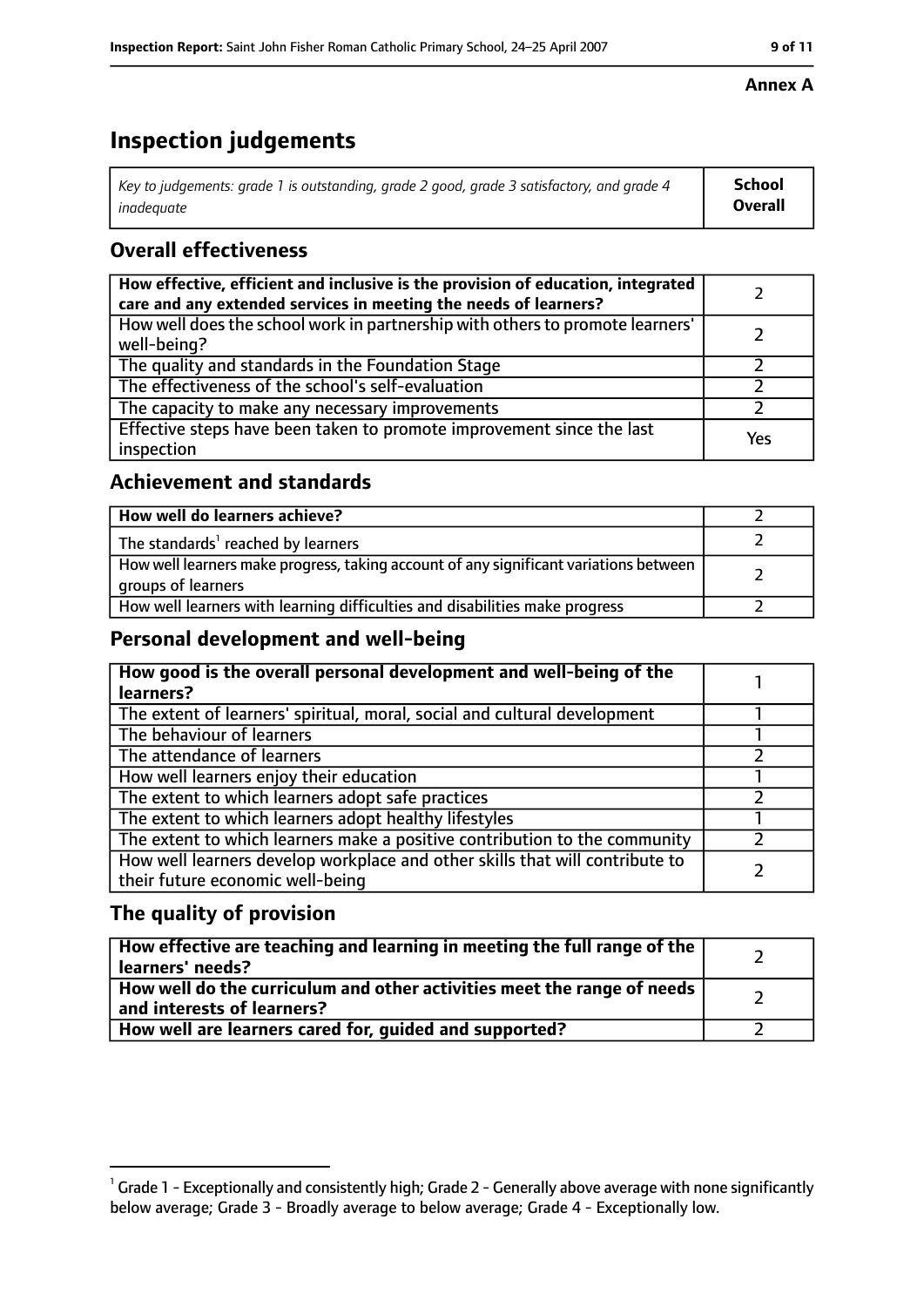#### **Annex A**

# **Leadership and management**

| How effective are leadership and management in raising achievement                                                                              |           |
|-------------------------------------------------------------------------------------------------------------------------------------------------|-----------|
| and supporting all learners?                                                                                                                    |           |
| How effectively leaders and managers at all levels set clear direction leading<br>to improvement and promote high quality of care and education |           |
| How effectively performance is monitored, evaluated and improved to meet<br>challenging targets                                                 |           |
| How well equality of opportunity is promoted and discrimination tackled so<br>that all learners achieve as well as they can                     |           |
| How effectively and efficiently resources, including staff, are deployed to<br>achieve value for money                                          |           |
| The extent to which governors and other supervisory boards discharge their<br>responsibilities                                                  |           |
| Do procedures for safequarding learners meet current government<br>requirements?                                                                | Yes       |
| Does this school require special measures?                                                                                                      | <b>No</b> |
| Does this school require a notice to improve?                                                                                                   | No        |